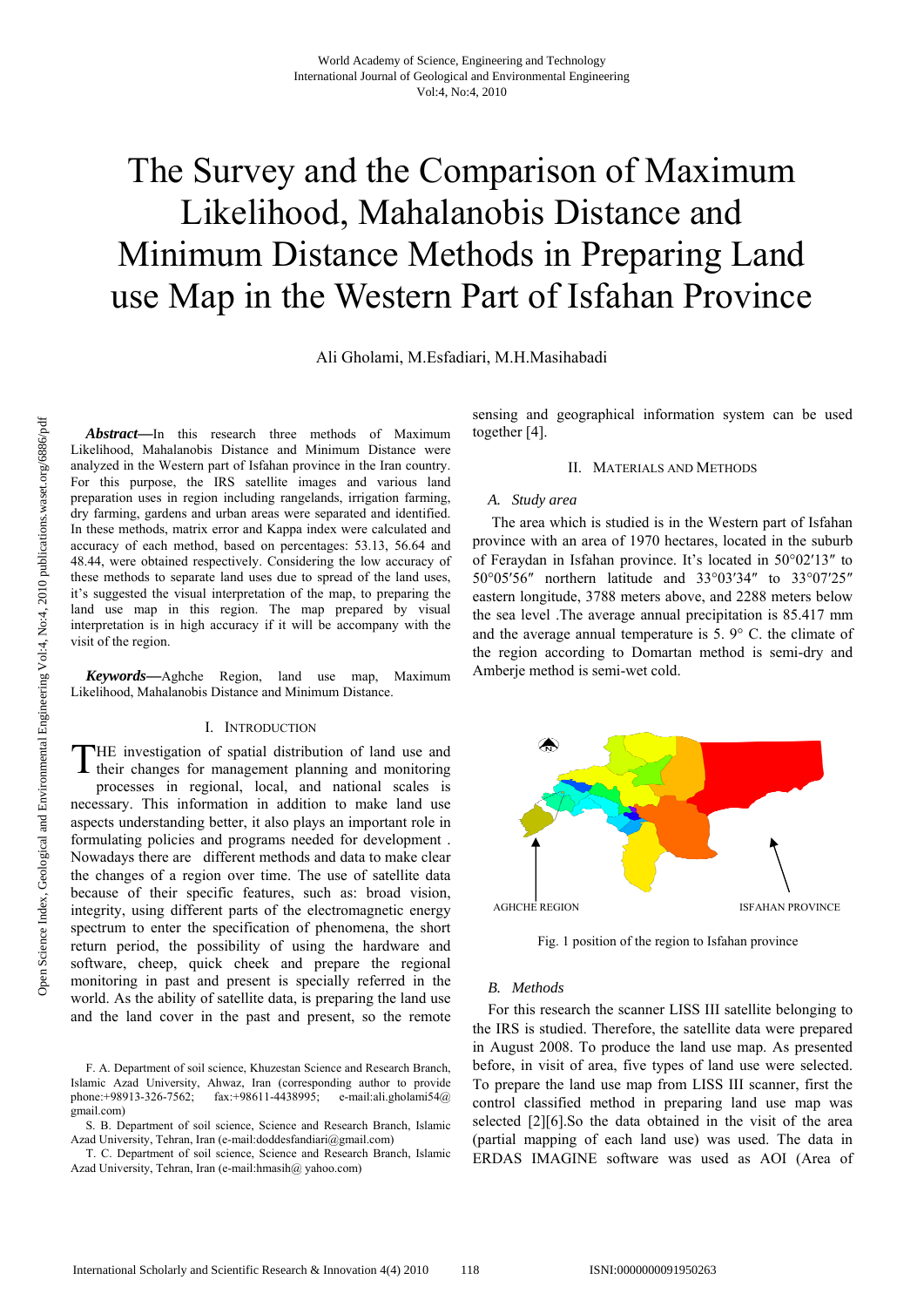Interest) and the land use map by theme and in three methods of classification-Maximum Likelihood, Mahalanobis Distance and Minimum Distance- was prepared. Due to lack of urban area development and to avoid classification error, the urban areas were not considered in this classification. Finally, results from each method were reviewed separately and then the amount of each method and map accuracy and were evaluated. To determine the accuracy of the map, in fact, it will be clear that the map from Classification extent compatible with the realities of the earth. Value and usability of each prepared map depends on the degree of its accuracy. Very common and standard method for determining the accuracy of classified maps is the use of

## III. RESULTS

### *A. Preparing the land use map by use of Maximum Likelihood method*

This method is one of the best methods of remote sensing classified data [1].By using this method 4 different land use in region were separated, the results are shown in Figure 2.The Results of overall accuracy and Kappa Maximum Likelihood method are 53.13% and 0.2780, respectively.

|                                                      |                    |       |                |                  | <b>TABLE</b> I |                       |                    |                               |  |  |
|------------------------------------------------------|--------------------|-------|----------------|------------------|----------------|-----------------------|--------------------|-------------------------------|--|--|
| RESULTS OF ERROR MATRIX BY MAXIMUM LIKELIHOOD METHOD |                    |       |                |                  |                |                       |                    |                               |  |  |
| conditional<br>Kappa                                 | User's<br>Accuracy |       |                | Reference Data   |                |                       |                    |                               |  |  |
|                                                      |                    | total | Dry Farming    | Garden           | Rangeland      | Irrigation<br>Farming |                    |                               |  |  |
| 0.3133                                               | %54.13             | 109   | $\overline{c}$ | $\boldsymbol{0}$ | 48             | 59                    | Irrigation Farming |                               |  |  |
| 0.3071                                               | %65.63             | 96    | 26             | $\Omega$         | 63             |                       | Rangelands         | classified<br>data done<br>्र |  |  |
| 0.1568                                               | %16.67             | 18    | $\theta$       | 3                |                | 12                    | Garden             | user<br>done.                 |  |  |
| 0.2135                                               | %33.33             | 33    | 11             | $\Omega$         | 15             |                       | Dry Farming        |                               |  |  |
|                                                      |                    | 256   | 39             | 3                | 129            | 58                    |                    | total                         |  |  |
|                                                      |                    |       | %28.2          |                  | %48.8          |                       |                    | Producer's                    |  |  |
|                                                      |                    |       |                | %100             | $\overline{4}$ | %69.41                |                    | Accuracy                      |  |  |



Fig. 2 land use Map prepared by Maximum Likelihood method

## *B. Preparing the land use map by use of Minimum Distance method*

The Results of overall accuracy and Kappa Minimum Distance method are 48.44% and 0.2284, respectively.

TABLE II RESULTS OF ERROR MATRIX BY MINIMUM DISTANCE METHOD

| Reference Data       |                    |       |             |          |              |                       |                    |                                         |
|----------------------|--------------------|-------|-------------|----------|--------------|-----------------------|--------------------|-----------------------------------------|
| conditional<br>Kappa | User's<br>Accuracy | total | Dry Farming | Garden   | Rangeland    | Irrigation<br>Farming |                    |                                         |
| 0.4321               | %62.07             | 58    | 0           |          | 21           | 36                    | Irrigation Farming |                                         |
| 0.3406               | %67.29             | 107   | 25          | $\theta$ | 72           | 10                    | Rangelands         | ्र                                      |
| 0.1231               | %13.33             | 15    | 0           | C<br>∠   | $\mathbf{0}$ | 13                    | Garden             | classified<br>data done<br>user<br>done |
| 0.0373               | %18.42             | 76    | 14          | $\theta$ | 36           | 26                    | Dry Farming        |                                         |
|                      |                    | 256   | 39          |          | 126          | 85                    |                    | total                                   |
|                      |                    |       | %35.90      | %66.67   | %55.81       | %42.35                |                    | Producer's                              |

Acourses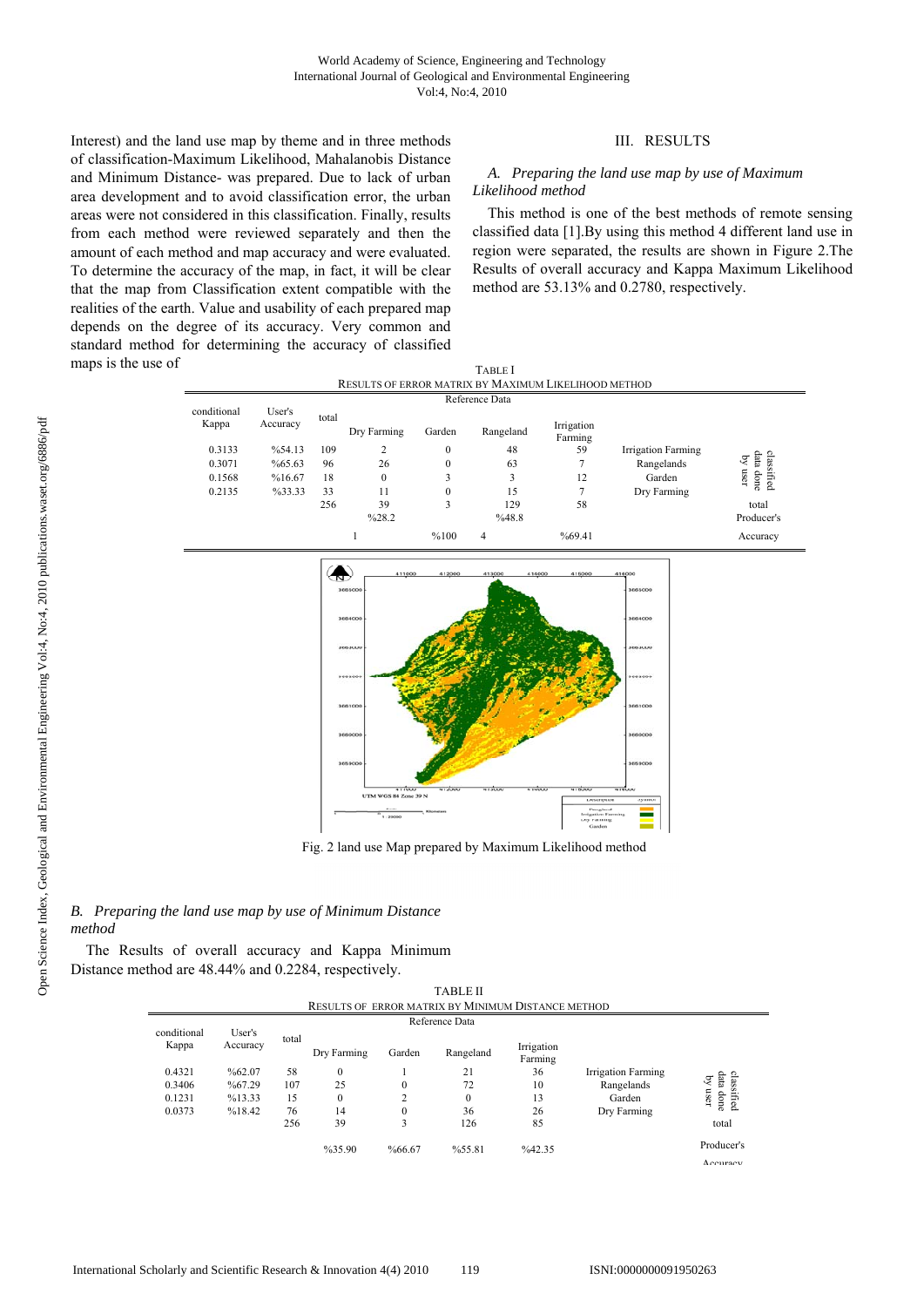#### World Academy of Science, Engineering and Technology International Journal of Geological and Environmental Engineering Vol:4, No:4, 2010



Fig. 3 land use Map prepared by Minimum Distance method

## *C. Preparing the land use map by use of Mahalanobis Distance method*

The Results of overall accuracy and Kappa Mahalanobis Distance method are 56.64% and 0.3021, respectively.

|                      |                    |       |                |                | <b>TABLE III</b> | RESULTS OF ERROR MATRIX BY MAHALANOBIS DISTANCE METHOD |                       |                                                            |
|----------------------|--------------------|-------|----------------|----------------|------------------|--------------------------------------------------------|-----------------------|------------------------------------------------------------|
|                      |                    |       |                | Reference Data |                  |                                                        |                       |                                                            |
| conditional<br>Kappa | User's<br>Accuracy | total | Dry<br>Farming | Garden         | Rangeland        | Irrigation<br>Farming                                  |                       |                                                            |
| 0.3099               | %53.90             | 141   |                | 3              | 57               | 76                                                     | Irrigation<br>Farming | classified<br>$\mathop{\mathsf{done}}\mathop{\mathsf{by}}$ |
| 0.3138               | %65.96             | 94    | 26             | $\theta$       | 62               | 6                                                      | Rangelands            |                                                            |
| $-0.0119$            | $\%0$              | 3     |                | $\theta$       |                  |                                                        | Garden                | user                                                       |
| 0.2791               | %38.89             | 18    | ⇁              | $\mathbf{0}$   | 9                | $\overline{c}$                                         | Dry Farming           | data                                                       |

6

%89.4 1

256 39 3 129 85 total

%48.0 % %0 %17.95 % 960 % Accuracy %0 % 48.0 % Accuracy



Fig. 4 land use Map prepared by Mahalanobis Distance method

Producer's